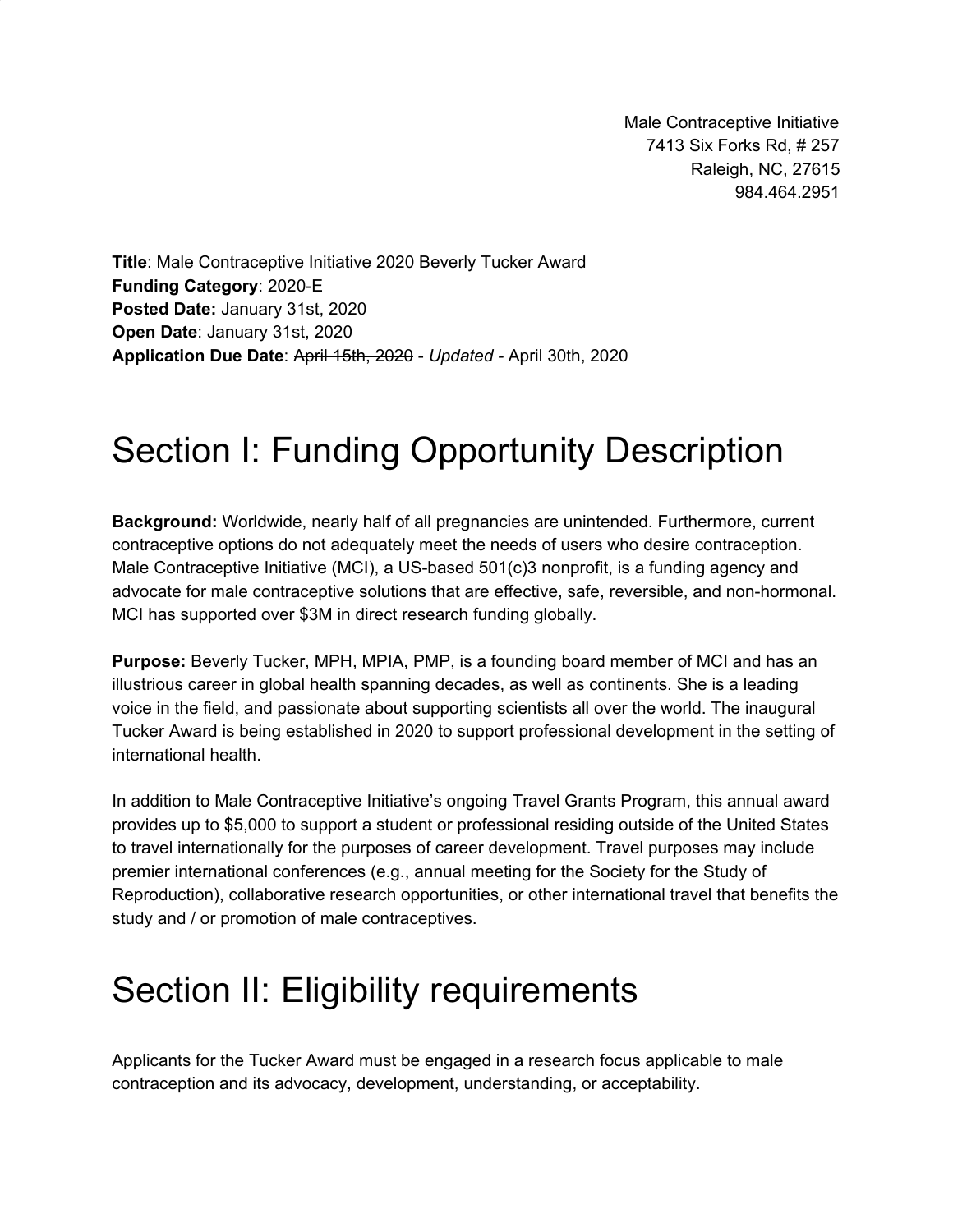Applicants need not be citizens of the United States. Applicants must be affiliated full-time with an institution and have ongoing research activity involving male contraception.

Eligible institutions include accredited non-profit institutions, public and private universities, colleges, foundations, and hospitals.

# Section III: Application

The application must be submitted by April 15, 2020 to contact@malecontraceptive.org as a single PDF, formatted in Arial 11 point font on 8.5 x 11 inch pages with one inch margins.

> A. Statement of Purpose - (2 pages maximum, including any supporting figures and references)

What meeting / event / collaboration are you applying for? Why do you want to pursue this avenue as a means of career advancement? What do you hope to learn or experience? How will this award benefit you personally and / or professionally? Please ensure you describe your work in the context of male contraception and relate the relevance of the work to MCI's mission and vision.

- B. Applicant CV (4 pages maximum)
- C. Abstract or Project Summary (1 page maximum)

If you are attending a conference, please attach your abstract and indicate if you are presenting an oral presentation, poster, or other type of presentation. If you are proposing travel for collaborative research, please succinctly provide background and the goals of the proposed collaboration. If the application is for another type of event, applicants are encouraged to speak with MCI staff to determine eligibility and potential content for this section.

D. Budget - (1 page maximum)

List estimates for each individual cost and total. Eligible categories for award include transportation, food, lodging, conference registration fees, and administrative expenses. Applicants are encouraged to use per diem rates for their destination from the United States General Services Administration.

E. Letter of Recommendation - (2 pages maximum)

The applicant should contact one (1) individual other than applicant's primary supervisor / employer who can attest to the character, academic potential and financial needs of the